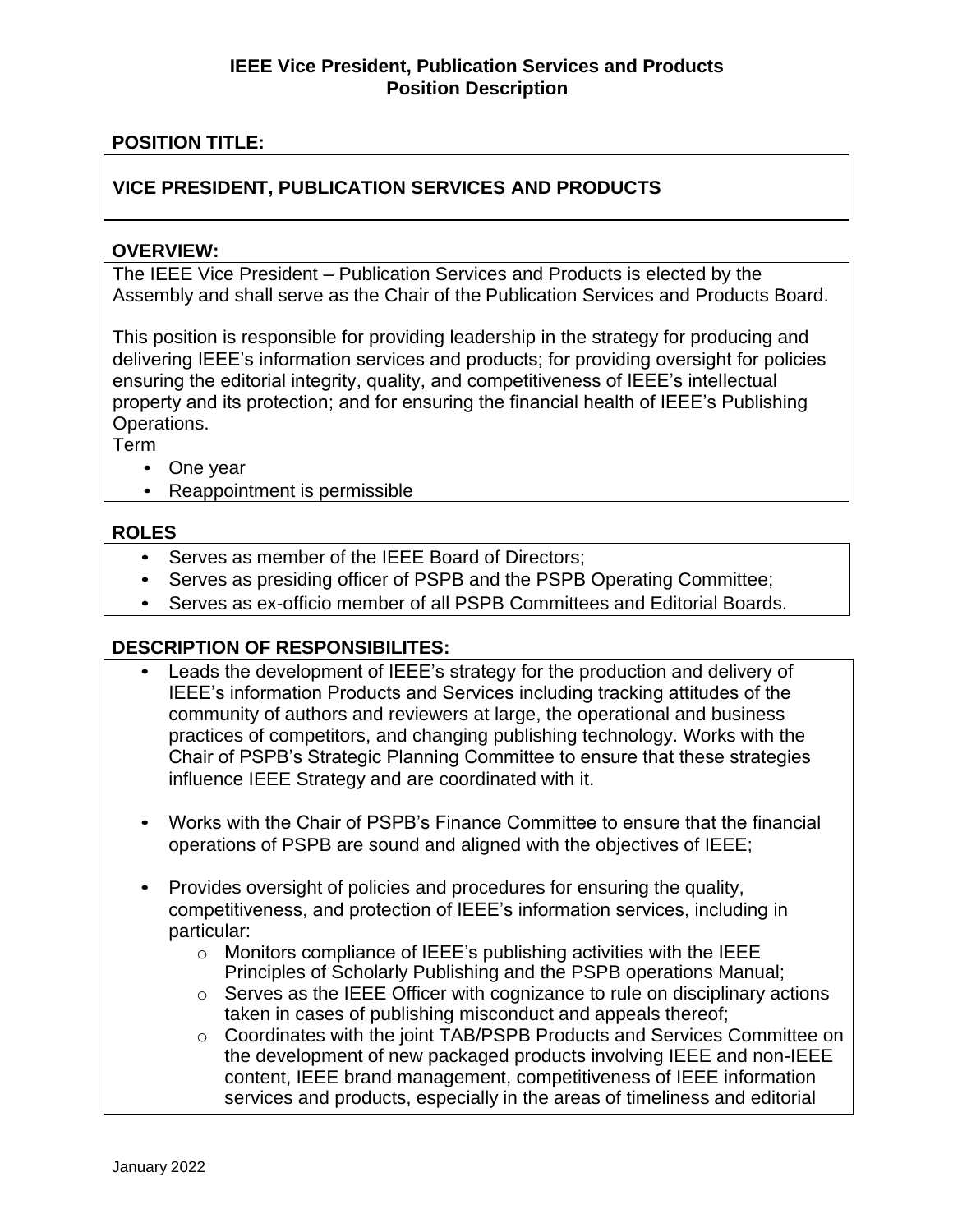quality;

- o Leads the formulation of IEEE's policies for protection of its intellectual property including copyright and trademarks.
- Collaborates with staff on projects, operations, and development of the annual budget and tracking results against budget;
- Represents the IEEE in the scholarly publishing community and acts (when necessary) as spokesperson to the public about its publication services and products;
- Must be able to commit a significant amount of time to the position;
- Should have the support of that person's employer in meeting the obligations of the position.

#### **ELIGIBILITY:**

- Must be an IEEE member in good standing;
- Must be of IEEE Senior Member grade or higher;
- Should have experience in the operation of IEEE's information services and products such as serving as a publication editor-in-chief, conference program chair, and/or publication officer for an IEEE Society.

#### **QUALIFICATIONS AND SKILLS:**

- See "Qualifications and Skills for Member, Board of Directors". In addition,
- Knowledge of the workings of the IEEE Publications Services and Products Board;
- Knowledge of the current status of IEEE Publications;
- Knowledge of the electronic publishing business;
- Familiar with the PSPB Operations Manual and plagiarism guidelines;
- Familiar with publishing process of IEEE Publications, other nonprofit publishers and for profit publishers;
- Extensive experience as an author, an Editor-in-Chief, or in IEEE Organizational Unit publication operations is desired;
- Informed of "emerging developments in the publications area and how these may/may not impact IEEE's business;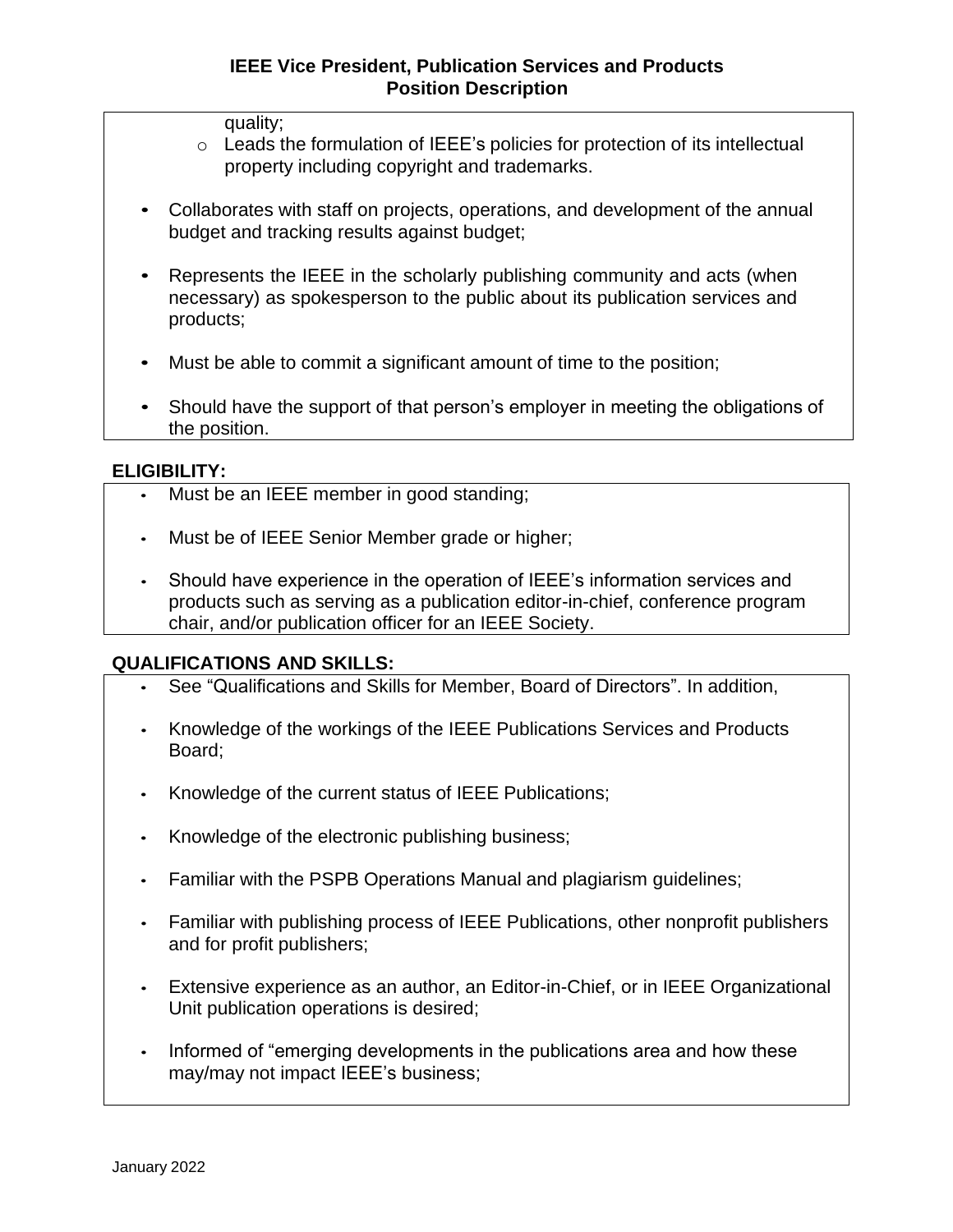• Ability able to guide and motivate staff to continuously explore opportunities to develop new products and services to add value to IEEE intellectual property.

# **ESTIMATED TIME REQUIREMENTS:**

| <b>Item</b>                                                                                                                          | <b>Estimated Time Required: 20-25 Days</b>                                                                                               |
|--------------------------------------------------------------------------------------------------------------------------------------|------------------------------------------------------------------------------------------------------------------------------------------|
| <b>Material/Agenda Review</b>                                                                                                        | <b>TOTAL: 2-3 DAYS/year</b>                                                                                                              |
| <b>PSPB</b> meetings<br>$\bullet$                                                                                                    |                                                                                                                                          |
| <b>In-Person Meetings (not including</b>                                                                                             | TOTAL: At least 12-14 Days per year for                                                                                                  |
| travel time)                                                                                                                         | PSPB specific activities                                                                                                                 |
| <b>PSPB</b> meetings<br><b>Panel of Technical Editors</b><br>Meeting<br><b>PSPB Strategic Planning</b><br>Meetings<br>Other meetings | Held during Board of Directors Meeting<br>$\bullet$<br><b>Series</b><br>2 day meeting (Once/year)<br>2 day meeting (2/year)<br>As needed |
| <b>Teleconferences</b>                                                                                                               | <b>Total: 4-6 Days/year</b>                                                                                                              |
| <b>PSPB</b>                                                                                                                          | Typically 3 or 4 per month of various lengths to<br>deal with operational issues (such as plagiarism                                     |
|                                                                                                                                      | cases).                                                                                                                                  |
| <b>Correspondence</b>                                                                                                                | <b>Total: 12 Days/year</b>                                                                                                               |
|                                                                                                                                      | Moderate amount of correspondence required,                                                                                              |
|                                                                                                                                      | especially for communicating to other IEEE<br>volunteers about IEEE publishing policies and                                              |
|                                                                                                                                      | plagiarism cases. Staff provides some                                                                                                    |
|                                                                                                                                      | assistance in preparing drafts, but final                                                                                                |
|                                                                                                                                      | documents must come from Vice President.                                                                                                 |
| <b>Travel</b>                                                                                                                        | <b>TOTAL: 2-4 DAYS per year</b>                                                                                                          |
| <b>PSPB</b> meetings<br>$\bullet$                                                                                                    | Held during Board of Directors Meeting                                                                                                   |
| <b>Panel of Technical Editors</b><br>$\bullet$                                                                                       | <b>Series</b>                                                                                                                            |
| Meeting                                                                                                                              | 1-2 days (Once/year)                                                                                                                     |
| <b>PSPB Strategic Planning</b><br>$\bullet$                                                                                          | 1-2 days $(2$ /year)<br>$\bullet$                                                                                                        |
| Meetings                                                                                                                             | *travel time depends on meeting venue and                                                                                                |
|                                                                                                                                      | location of VP.                                                                                                                          |